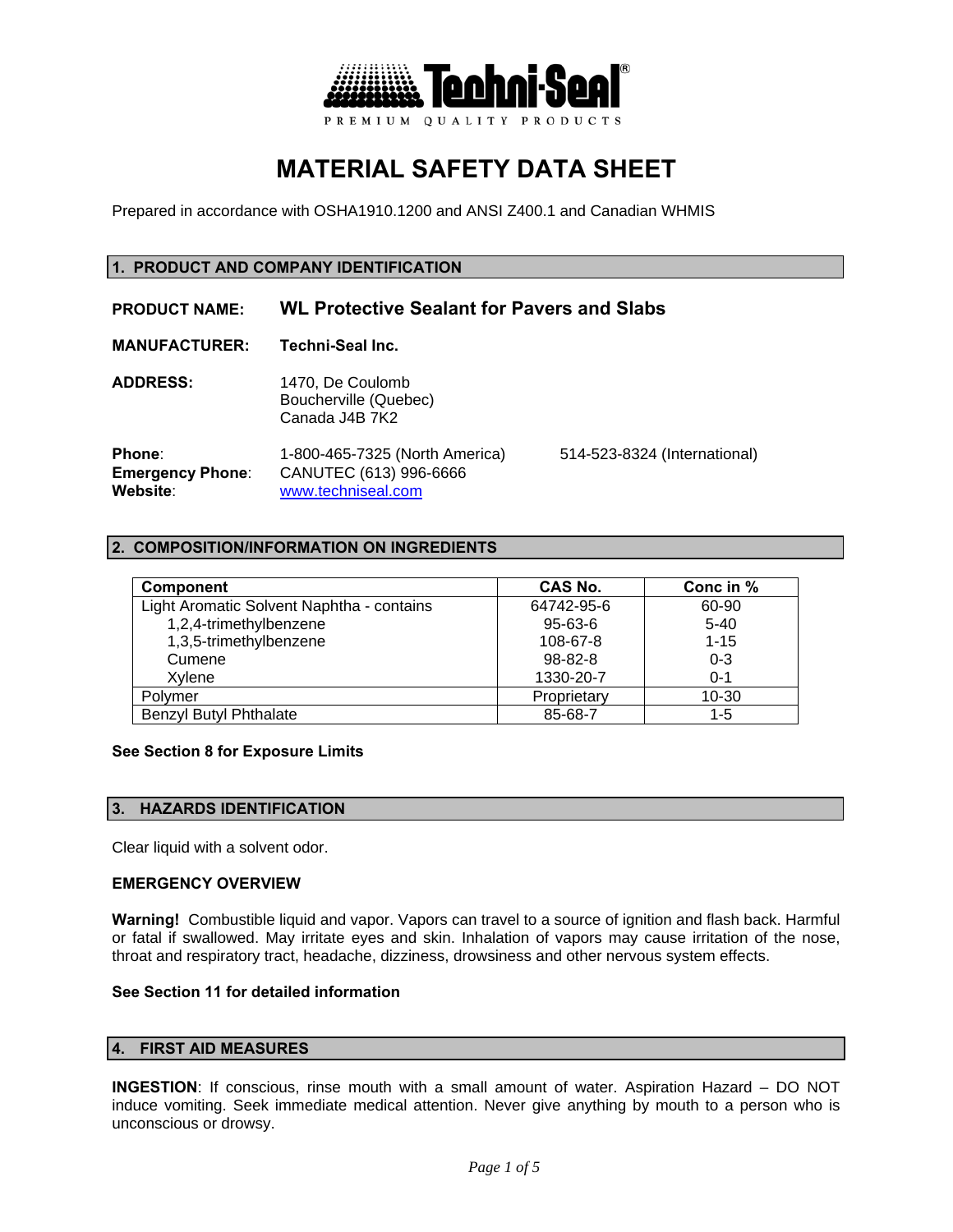**SKIN CONTACT:** Remove contaminated clothing and wash immediately with plenty of soap and water. Get medical attention if irritation or other symptoms develop. Launder contaminated clothing before reuse.

**EYE CONTACT**: Rinse immediately with plenty of water for 15 minutes, while lifting the eyelids. Get immediate medical attention.

**INHALATION**: Remove affected person from source of exposure. If symptoms of exposure persist, get medical attention. If breathing is difficult, have qualified person administer oxygen. If breathing has stopped, administer artificial respiration and get immediate medical attention.

## **5. FIRE FIGHTING MEASURES**

**FLASH POINT**: 108°F (42°C) closed cup **AUTOIGNITION TEMPERATURE**: 860-945°F (460-507°C) **FLAMMABILE LIMITS IN AIR** (% BY VOL.) LOWER: 0.01% UPPER: 6.0%

**BASIC FIREFIGHTING PROCEDURES**: Use water fog, dry chemical, carbon dioxide or foam. Do not use solid water stream – may spread fire. Firefighters should always wear positive pressure selfcontained breathing apparatus and protective clothing when fighting fires involving chemicals. Cool fire exposed containers with water.

**UNUSUAL FIRE AND EXPLOSION HAZARDS**: Combustible liquid and vapor. Vapors may flow across surfaces and travel to remote ignition sources and flash back. Burning product may float or the surface of water and spread fire. Product is lighter than water and will float on the surface and may be reignited.

**HAZARDOUS DECOMPOSITION PRODUCTS:** Carbon monoxide carbon dioxide, various organic compounds and dense smoke.

## **6. ACCIDENTAL RELEASE MEASURES**

**Spill:** Evacuate area. Eliminate all sources of ignition including electric motors and pilot lights. Ventilate area. Wear appropriate protective clothing to avoid eye and skin contact including impervious gloves, safety goggles and respirator if needed. Contain and collect using an inert absorbent. Place into an appropriate container for disposal. Dike large spills and collect into appropriate containers. Prevent spill from entering waterways or sewers. Report spills and releases as required to appropriate authorities.

# **7. HANDLING AND STORAGE**

**HANDLING**: Avoid breathing vapors. Use only with adequate ventilation. Avoid contact with the eyes, skin and clothing. Wear appropriate protective clothing and equipment handling this material. Wash thoroughly after handling. Do not eat, drink or smoke in the work area. Keep product away from heat, flames and all other sources of ignition. Electrostatic discharge may cause fire. Electrically bond and ground metal containers during transfer. No smoking in use or storage areas. Keep containers closed when not in use.

**STORAGE**: Store in cool, dry, well-ventilated area. Keep containers closed. Keep away from incompatible materials (see Section 10). Do not store in direct sunlight.

**EMPTY CONTAINERS**: Empty containers may contain product residue and may be dangerous. Do not cut, weld, drill, etc. on or near containers, even empty containers, as fire or explosion may occur. Follow all MSDS precautions in handling empty containers.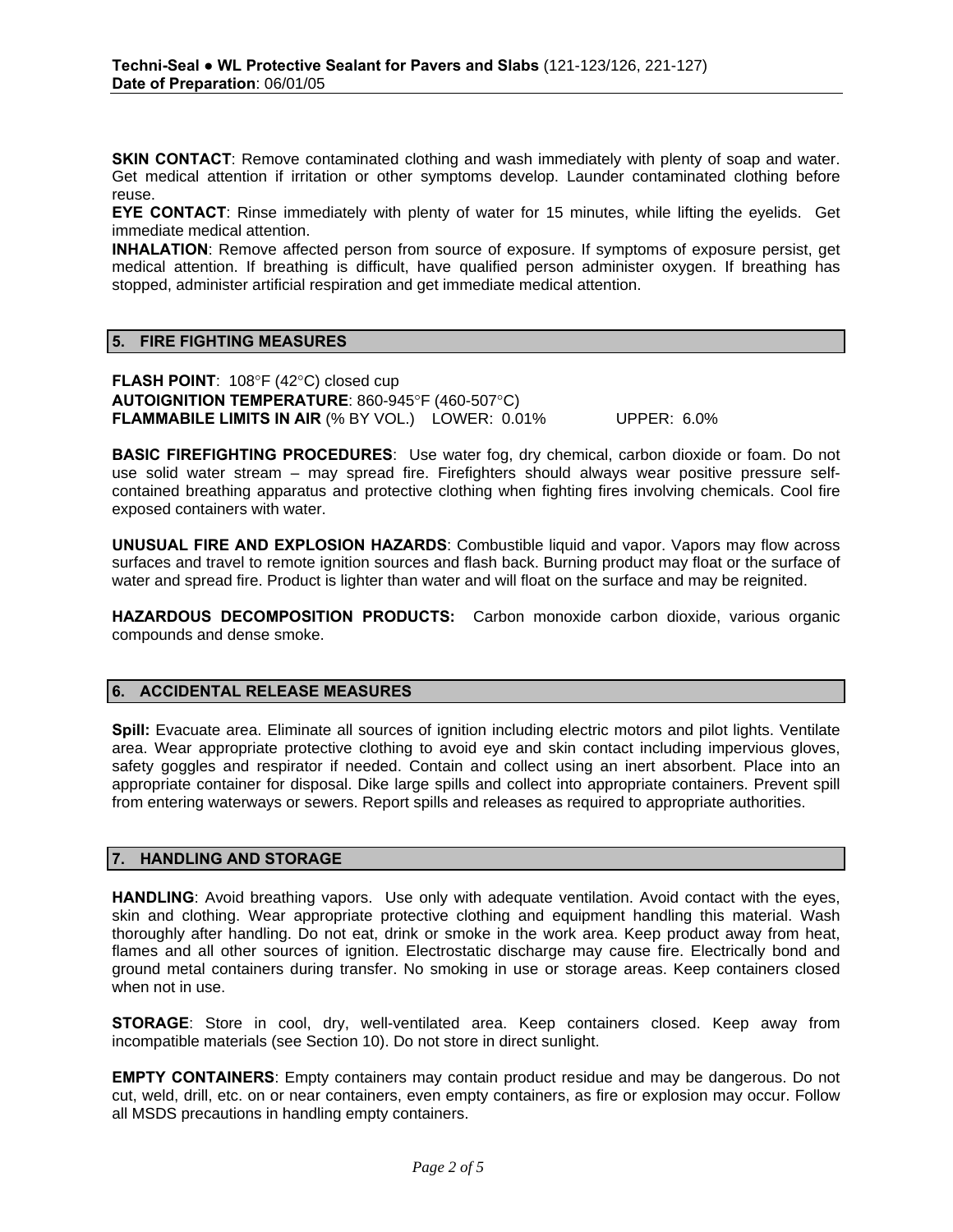## **8. EXPOSURE CONTROLS/PERSONAL PROTECTION INFORMATION**

#### **EXPOSURE LIMITS**

| <b>Chemical Name</b>           | <b>Exposure Limits</b>                  |
|--------------------------------|-----------------------------------------|
| Light Aromatic Solvent Naphtha | 400 ppm ACGIH TLV-TWA                   |
|                                | 100 ppm OSHA PEL-TWA                    |
| Trimethylbenzenes              | 25 ppm ACGIH TLV-TWA                    |
| Cumene                         | 50 ppm ACGIH TLV-TWA                    |
|                                | 50 ppm OSHA PEL-TWA skin                |
| Xylene                         | 100 ppm ACGIH TLV-TWA, 150 ppm TLV-STEL |
|                                | 100 ppm OSHA PEL-TWA                    |
| Polymer                        | None Established                        |
| <b>Benzyl Butyl Phthalate</b>  | None Established                        |

**ENGINEERING CONTROLS:** Use with adequate general or local exhaust ventilation to maintain exposures below applicable occupational exposure limits.

**EYE PROTECTION:** Safety glasses or goggles recommended.

**SKIN PROTECTION:** Avoid skin contact. Wear impervious gloves if needed to avoid contact.

**RESPIRATORY PROTECTION**: If needed, a NIOSH approved respirator with organic vapor cartridges may be used. For higher exposures, a supplied air respirator may be required. Respirator selection and use should be based on contaminant type, form and concentration. Follow OSHA 1910.134, ANSI Z88.2, CSA Standard Z94.4-02 and good Industrial Hygiene practice.

## **9. PHYSICAL AND CHEMICAL PROPERTIES**

BOILING POINT: >155°C (311°F) SPECIFIC GRAVITY: 0.93 g/cm<sup>3</sup> FREEZING POINT: <-50°C (-58°F) % VOLATILE: 60-90% VAPOR PRESSURE: Approx. 2 mmHg @ 20°C EVAPORATION RATE (BUTYL ACETATE = 1): 0.3 VAPOR DENSITY (AIR = 1):  $>1$ SOLUBILITY IN WATER: Insoluble OCTANOL/WATER PARTITION COEFFICIENT: Not determined pH: Not applicable VISCOSITY: 21 cps VOC: 695g/L APPEARANCE/ODOR: Clear liquid with a solvent odor.

# **10. STABILITY AND REACTIVITY DATA**

**STABILITY:** Stable under normal conditions of use and storage. **INCOMPATIBILITY**: Strong mineral acids, strong oxidizing agents. **CONDITIONS TO AVOID**: Avoid heat, sparks, flames and all other sources of ignition. **HAZARDOUS DECOMPOSITION PRODUCTS**: Carbon monoxide carbon dioxide, various organic compounds and dense smoke.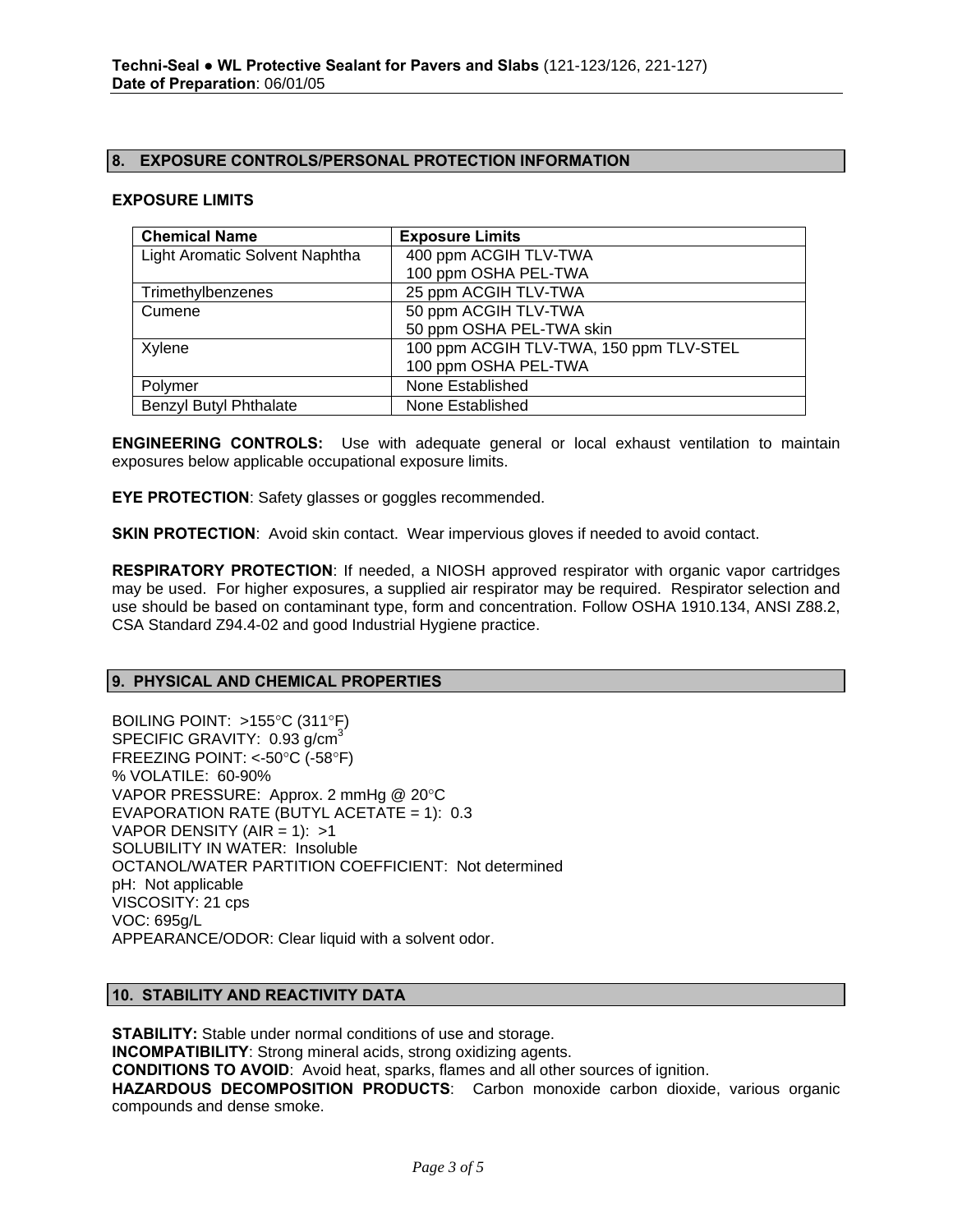## **11. TOXICOLOGICAL INFORMATION**

# **PRODUCT HEALTH HAZARD INFORMATION**

**SKIN:** May cause irritation. Prolonged and/or repeated contact may cause drying and defatting of the skin leading to dermatitis. May be harmful if absorbed through the skin.

**EYE**: May cause irritation.

**INHALATION**: May cause irritation of the nose, throat and upper respiratory tract. Overexposure may cause headache, dizziness, drowsiness and other central nervous effects. Excessive exposure may cause coma, respiratory failure, convulsions and even death.

**INGESTION**: May cause irritation of the mouth and gastrointestinal tract with nausea and vomiting and nervous system effects. Aspiration hazard – aspiration of this material into the lungs during ingestion or vomiting may cause serious lung damage, which may be fatal.

**CHRONIC HEATH EFFECTS**: Chronic overexposure may cause damage to hearing, liver, kidney and spleen based on studies with laboratory animals. None of the components of this product present at 0.1% or greater are listed as carcinogens or suspected carcinogens by IARC, NTP or OSHA.

#### **ACUTE TOXICITY VALUES**

Light Aromatic Solvent Naphtha: LD50 oral rat 8,400 mg/kg. Polymer: No data available Benzyl Butyl Phthalate: LD50 oral rat 20,400 mg/kg, LD50 dermal rabbit >10,000 mg/kg, LC50 inhalation rat >6.7 mg/L/4 hr

## **12. ECOLOGICAL INFORMATION**

The ecological effects of this product have not been determined.

## **13. DISPOSAL CONSIDERATIONS**

Dispose in accordance with all local, state and federal regulations.

#### **14. TRANSPORT INFORMATION**

DOT PROPER SHIPPING NAME: Excepted from Hazmat for ground shipment in packages less than 2000 lbs (49CFR 173.150(f))

DOT HAZARD CLASS: N/A UN NUMBER: N/A DOT LABELS REQUIRED: None HAZARD SUBSTANCE: Benzyl Butyl Phthalate REPORTABLE QUANTITY: 2,000 lbs (product)

CANADIAN TDG PROPER SHIPPING NAME: Exempted from Dangerous Goods when shipped via road or rail in small means of containment (TDG Part 1.33) TDG HAZARD CLASS: N/A UN NUMBER: N/A TDG LABELS REQUIRED: None